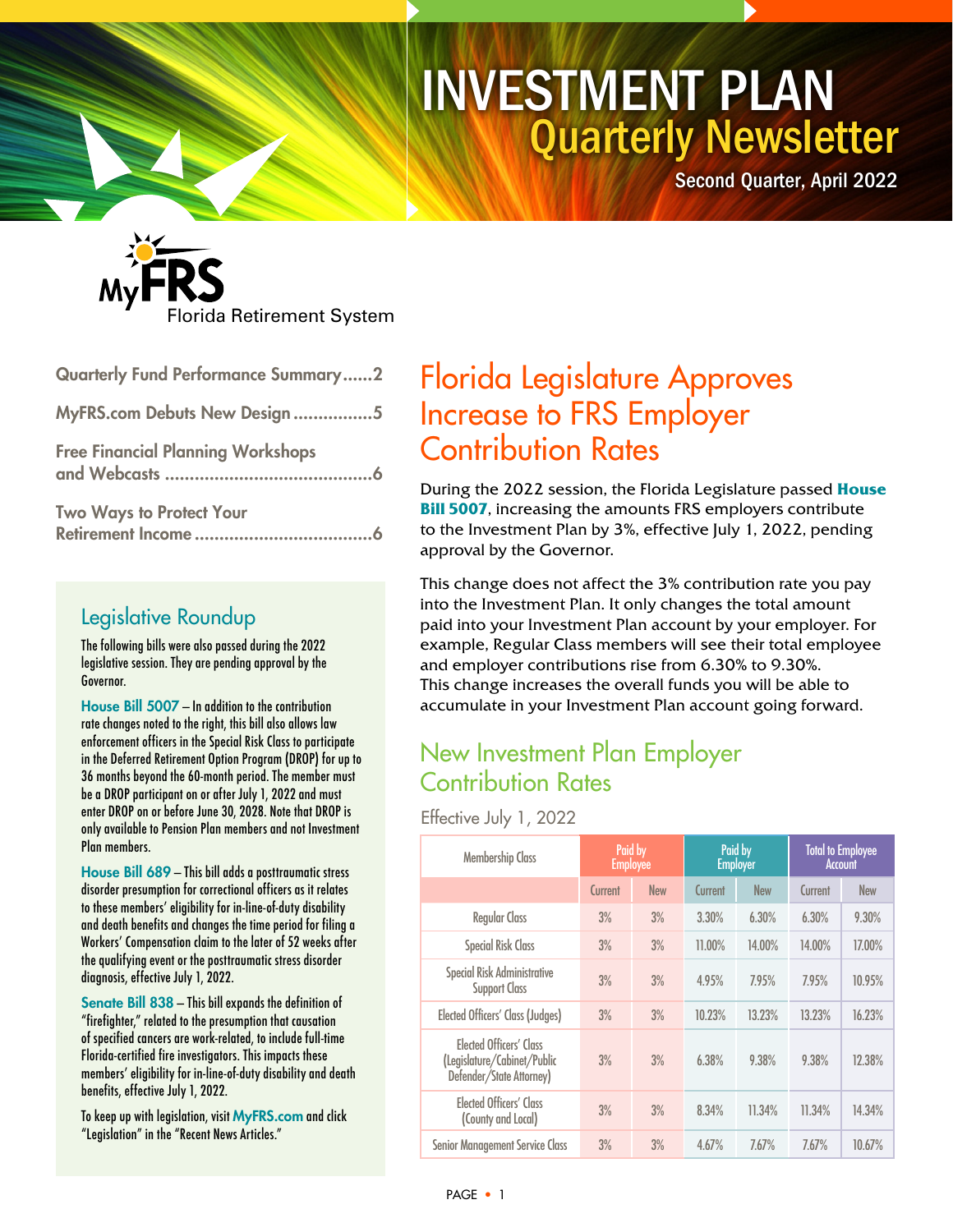

# Quarterly Fund Performance Summary

This quarterly fund performance summary gives you a quick update on the performance of the Investment Plan's investment funds. Before you select any investment funds, you should also review the fund profiles, the Investment Fund Summary, and the Annual Fee Disclosure Statement posted in the "Investment Funds" section on MyFRS.com. The asset class descriptions below are general in nature and should not be relied on as your sole source of information regarding these funds.

### Asset Class

An asset class is a group of similar investments whose values react in the same basic way to changes in the economy. The Investment Plan's funds are spread across five asset classes: stable value funds, inflation protection funds, bond funds, U.S. stock funds, and foreign and global stock funds. There can be a risk in holding a large portion of your account balance in a single fund or asset class. According to investment experts, a good mix of investments (a strategy known as "diversifying") can help you control your risk and improve your returns. Additional information about investing and diversification can be found on the U.S. Department of Labor's website at **[dol.gov/agencies/ebsa/laws-and-regulations/](https://www.dol.gov/agencies/ebsa/laws-and-regulations/laws/pension-protection-act/investing-and-diversification) [laws/pension-protection-act/investing-and-diversification](https://www.dol.gov/agencies/ebsa/laws-and-regulations/laws/pension-protection-act/investing-and-diversification)**.

#### Stable Value Funds

These funds invest in fixed income securities and wrap contracts offered by banks and insurance companies. Wrap contracts generally provide a protected return even if the underlying investments decline in value. Stable value funds focus on the preservation of capital, retaining the value of your investment regardless of what stock or bond markets are doing. Stable value funds are not FDIC-insured or guaranteed.

#### Inflation Protection Funds

These funds invest in a diversified array of assets that may help offset inflationary pressures. These assets include but are not limited to U.S. Treasury inflation-linked securities, commodities, real estate investment trusts, gold, and other securities. The funds seek long-term real (net of inflation) returns to preserve the future purchasing power of accumulated assets. You could lose money over short or long periods by investing in this fund, and returns may not keep pace with inflation.

#### Bond Funds

These funds invest primarily in bonds, which are like IOUs: a company or government agency borrows money and pays it back with interest to the bondholder (the entity making the loan). The quality of a bond is reflected in the credit rating of the company or agency that issues the bond.

The short-term risk of bond funds is relatively low; however, over time, the value of a bond is affected by interest rates, inflation, and other factors. When inflation or interest rates go up, the value of bonds goes down because they pay a fixed rate of interest and the market may see other investments as being more attractive. Therefore, bonds and bond funds don't always protect the value of your retirement savings against inflation.

#### U.S. Stock Funds

These funds invest primarily in equity shares or stocks issued by U.S. companies. The short-term risk of stocks has been much higher than bonds. However, over longer periods of time, stocks have generally experienced higher returns than bonds, which is one of the main reasons that stocks are typically recommended for retirement investing. Some risk is necessary to achieve long-term investment growth.

#### Foreign and Global (Foreign and U.S.) Stock Funds

Foreign stock funds invest primarily in equity shares or stocks issued by foreign companies in stock markets outside the U.S. Compared to U.S. stocks, foreign stocks are affected by additional risk factors, such as foreign laws and regulations, differences in accounting practices, political risk (foreign governments are sometimes unstable), and currency risk (differences in the relative value of domestic and foreign money).

Global stock funds invest in both U.S. and foreign stocks. Over the long term, foreign and global stocks have not experienced as high a return as U.S. stocks, but they have provided diversification benefits.

#### Retirement Date Funds

Each Retirement Date Fund is a diversified portfolio of FRS Investment Plan investment managers and uses an asset allocation concept called "target date funds." The mix of funds in each Retirement Date Fund is based on the amount of time you have before retirement, and the mix gradually changes as you approach retirement. This gradual change follows a careful investment strategy called a "glide path." Each Retirement Date Fund's glide path was developed for the FRS by a global investment consulting firm and a fiduciary to the FRS. Retirement Date Funds don't fall into just one asset class. They invest in multiple asset classes, which makes them good for "one-stop shopping."

#### Self-Directed Brokerage Account

The self-directed brokerage account (SDBA) does not fall into any single asset class. That's because the SDBA allows you to invest in thousands of different investments in addition to the Investment Plan's primary investment funds. The SDBA is not suitable for all members, and you assume the full risk and responsibility for the investments you select. Additional information on the SDBA is available in the "Investment Funds" section on MyFRS.com.

#### **Strategy**

Passively managed funds try to match the returns of a market index (such as the Russell 3000 index) by buying and holding the same securities as the index they're trying to match. Actively managed funds try to beat a market index.

### Annual Fees

These are the current fees the fund charges to cover its management, operating, and marketing expenses. These fees are based on a percentage of your account balance and they are deducted from your account balance. The fees shown are based on a \$1,000 investment in that fund.

#### Long-Term Fees

The total fees that would be charged for a \$1,000 investment held for 10 years, based on current annual fees.

### Performance Benchmark (PB)

A performance benchmark allows you to see how well the fund is doing relative to the performance of the market sector it is trying to beat. Note that index funds are designed to approximate the returns of their benchmarks. Benchmarks do not have costs.

### Total Index

A total index is a combination of all the market benchmarks in each market sector and is based on the asset amounts of each fund in each market sector.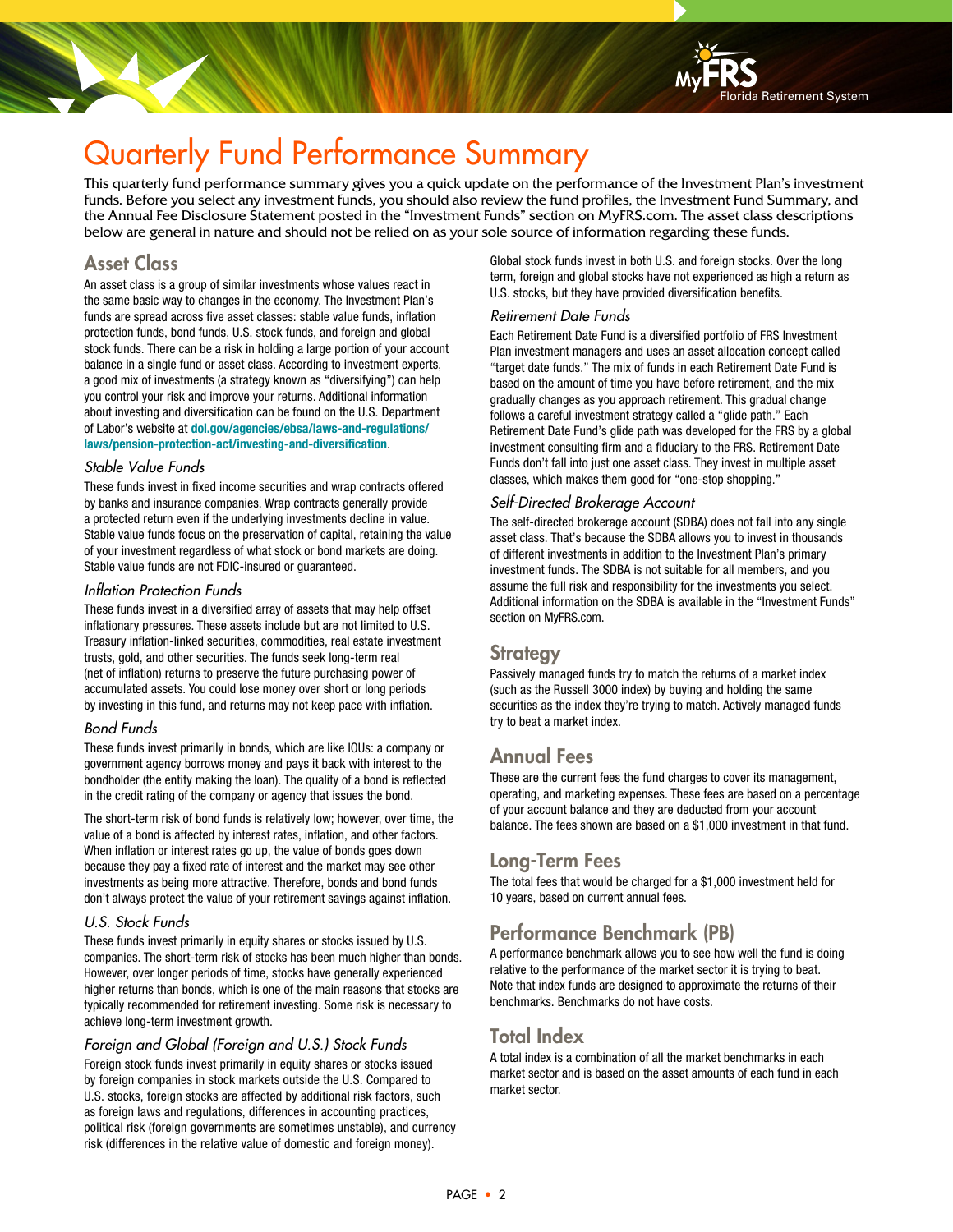# Performance Summary as of March 31, 2022

|                                                   |                 | <b>FEES PER \$1,000</b> |           | PERFORMANCE <sup>1</sup> |          |         |          |
|---------------------------------------------------|-----------------|-------------------------|-----------|--------------------------|----------|---------|----------|
|                                                   | <b>STRATEGY</b> | Annual <sup>2</sup>     | Long-Term | Quarterly <sup>3</sup>   | 1 Year   | 5 Years | 10 Years |
| <b>TOTAL FRS INVESTMENT PLAN</b>                  |                 |                         |           | $-4.83%$                 | 5.13%    | 9.22%   | 8.08%    |
| PB: Investment Plan Total Index                   |                 | $-1$                    | $-1$      | $-4.00%$                 | 6.03%    | 8.95%   | 7.83%    |
| <b>RETIREMENT DATE FUNDS</b>                      |                 |                         | --        | $-4.06%$                 | 5.49%    | 8.94%   | --       |
| PB: Total Retirement Custom Index                 |                 |                         |           | $-3.64%$                 | 5.45%    | 8.79%   | $ -$     |
| FRS 2060 Retirement Date Fund (2060) <sup>4</sup> | Active          | \$1.00                  | \$10      | $-4.83%$                 | 5.94%    | 10.53%  | $ -$     |
| PB: 2060 Retirement Custom Index                  |                 |                         | $- -$     | $-4.36%$                 | 6.01%    | 10.43%  | $ -$     |
| FRS 2055 Retirement Date Fund (2055)              | Active          | \$1.00                  | \$10      | $-4.87%$                 | 5.91%    | 10.53%  | --       |
| PB: 2055 Retirement Custom Index                  |                 |                         | $ -$      | $-4.36%$                 | 6.01%    | 10.43%  | $ -$     |
| FRS 2050 Retirement Date Fund (2050)              | Active          | \$1.00                  | \$10      | $-4.88%$                 | 5.76%    | 10.41%  | $ -$     |
| PB: 2050 Retirement Custom Index                  |                 |                         | $- -$     | $-4.37%$                 | 5.92%    | 10.38%  | $ -$     |
| FRS 2045 Retirement Date Fund (2045)              | Active          | \$1.00                  | \$10      | $-4.91%$                 | 5.35%    | 10.17%  | $-$      |
| PB: 2045 Retirement Custom Index                  |                 |                         | $- -$     | $-4.41%$                 | 5.52%    | 10.17%  | --       |
| FRS 2040 Retirement Date Fund (2040)              | Active          | \$1.20                  | \$12      | $-4.65%$                 | 5.33%    | 9.86%   | $ -$     |
| PB: 2040 Retirement Custom Index                  |                 |                         |           | $-4.26%$                 | 5.32%    | 9.79%   |          |
| FRS 2035 Retirement Date Fund (2035)              | Active          | \$1.40                  | \$14      | $-4.29%$                 | 5.43%    | 9.46%   | $ -$     |
| PB: 2035 Retirement Custom Index                  |                 |                         | $- -$     | $-3.91%$                 | 5.34%    | 9.31%   | $ -$     |
| FRS 2030 Retirement Date Fund (2030)              | Active          | \$1.60                  | \$16      | $-3.88%$                 | 5.53%    | 8.95%   |          |
| PB: 2030 Retirement Custom Index                  |                 |                         | $- -$     | $-3.53%$                 | 5.38%    | 8.78%   | $ -$     |
| FRS 2025 Retirement Date Fund (2025)              | Active          | \$1.70                  | \$17      | $-3.46%$                 | 5.57%    | 8.37%   | $ -$     |
| PB: 2025 Retirement Custom Index                  |                 |                         | $- -$     | $-3.09%$                 | 5.41%    | 8.15%   | $ -$     |
| FRS 2020 Retirement Date Fund (2020)              | Active          | \$1.90                  | \$19      | $-2.93%$                 | 5.68%    | 7.62%   | $ -$     |
| PB: 2020 Retirement Custom Index                  |                 |                         | $- -$     | $-2.54%$                 | 5.50%    | 7.41%   | ——       |
| FRS Retirement Fund (2000)                        | Active          | \$1.90                  | \$19      | $-2.85%$                 | 5.28%    | 6.85%   | $ -$     |
| PB: Retirement Custom Index                       |                 |                         |           | $-2.35%$                 | 5.19%    | 6.61%   |          |
| <b>STABLE VALUE FUND</b>                          |                 |                         |           |                          |          |         |          |
| FRS Stable Value Fund (350)*                      | Active          | \$1.90                  | \$19      | 0.39%                    | 1.71%    | 2.05%   | $ -$     |
| PB: ICE BofA 1-3 Year Treasury Index              |                 |                         |           | $-2.34%$                 | $-2.84%$ | 1.08%   | --       |
| <b>INFLATION PROTECTION FUND</b>                  |                 |                         |           |                          |          |         |          |
| FRS Inflation Sensitive Fund (300)                | Active          | \$3.60                  | \$37      | 1.72%                    | 13.15%   | 6.04%   |          |
| PB: FRS Custom Multi-Assets Index                 |                 | $-1$                    | $- -$     | 2.80%                    | 13.13%   | 5.82%   | --       |

 $^\ast$  The FRS Stable Value Fund was initially open for investments on July 1, 2021. Past performance shown is based on the investment allocations as if they were held over the past five years prior to July 1, 2021.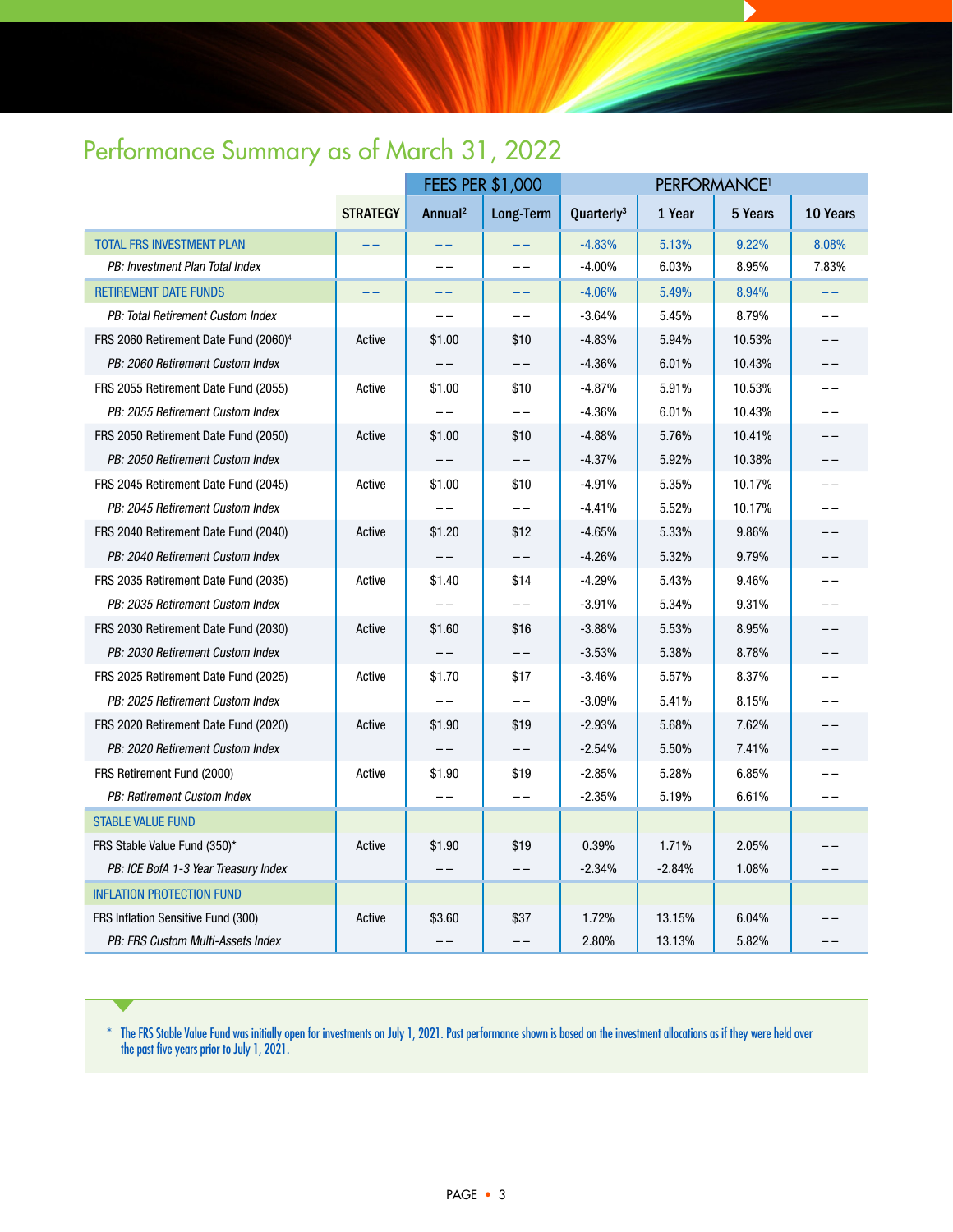# INVESTMENT PLAN Quarterly Newsletter

## Performance Summary as of March 31, 2022 — continued

|                                                                   |                 | FEES PER \$1,000    |           | PERFORMANCE <sup>1</sup> |          |         |          |
|-------------------------------------------------------------------|-----------------|---------------------|-----------|--------------------------|----------|---------|----------|
|                                                                   | <b>STRATEGY</b> | Annual <sup>2</sup> | Long-Term | Quarterly <sup>3</sup>   | 1 Year   | 5 Years | 10 Years |
| <b>BOND FUNDS</b>                                                 |                 | $- -$               | $- -$     | $-5.64%$                 | $-3.41%$ | 2.81%   | 2.86%    |
| PB: Investment Plan Total Bond Index                              |                 | --                  | --        | $-5.55%$                 | $-3.68%$ | 2.45%   | 2.53%    |
| FRS U.S. Bond Enhanced Index Fund (80)                            | Passive         | \$0.50              | \$5       | $-5.86%$                 | $-4.17%$ | 2.20%   | 2.33%    |
| PB: Bloomberg/BarCap Aggregate Bond Index                         |                 |                     |           | $-5.93%$                 | $-4.15%$ | 2.14%   | 2.24%    |
| FRS Core Plus Bond Fund (310)                                     | Active          | \$1.90              | \$19      | $-5.87%$                 | $-3.09%$ | 3.19%   |          |
| PB: FRS Custom Core Plus Fixed<br>Income Index                    |                 | --                  | --        | $-5.72%$                 | $-3.50%$ | 2.69%   | --       |
| <b>U.S. STOCK FUNDS</b>                                           |                 |                     | --        | $-6.22%$                 | 9.52%    | 14.35%  | 13.82%   |
| PB: Investment Plan Total U.S.<br><b>Equities Index</b>           |                 |                     | --        | $-5.29%$                 | 11.61%   | 14.46%  | 13.73%   |
| FRS U.S. Stock Market Index Fund (120)                            | Passive         | \$0.20              | \$2       | $-5.29%$                 | 11.94%   | 15.46%  | 14.36%   |
| PB: Russell 3000 Index                                            |                 | $ -$                | ——        | $-5.28%$                 | 11.92%   | 15.40%  | 14.28%   |
| FRS U.S. Stock Fund (340) <sup>5</sup>                            | Active          | \$3.50              | \$36      | $-7.64%$                 | 6.05%    | 12.92%  | --       |
| PB: Russell 3000 Index                                            |                 | $ -$                | $- -$     | $-5.28%$                 | 11.92%   | 15.40%  | $- -$    |
| <b>FOREIGN AND GLOBAL STOCK FUNDS</b>                             |                 |                     | --        | $-7.23%$                 | $-1.63%$ | 8.24%   | 7.48%    |
| PB: Investment Plan Total Foreign/Global<br><b>Equities Index</b> |                 |                     | --        | $-5.57%$                 | $-0.14%$ | 7.54%   | 6.73%    |
| FRS Foreign Stock Index Fund (200)                                | Passive         | \$0.30              | \$3       | $-6.33%$                 | $-1.96%$ | 7.02%   | 6.48%    |
| PB: MSCI ACWI ex US IMI Index                                     |                 | $- -$               | $- -$     | $-5.60%$                 | $-1.27%$ | 6.92%   | 6.27%    |
| FRS Foreign Stock Fund (220)                                      | Active          | \$4.60              | \$47      | $-12.24%$                | $-9.35%$ | 8.01%   | 7.32%    |
| PB: MSCI ACWI ex US Index                                         |                 | --                  | $- -$     | $-5.44%$                 | $-1.48%$ | 6.76%   | 5.78%    |
| FRS Global Stock Fund (210)                                       | Active          | \$4.70              | \$48      | $-9.96%$                 | 3.95%    | 15.63%  | 13.10%   |
| PB: MSCI All Country World Index                                  |                 |                     |           | $-5.36%$                 | 7.28%    | 11.64%  | 10.04%   |

<sup>1</sup> The performance information presented reflects past performance, net of fees, which is not necessarily an indication of future performance. The most recent quarter, 1-, 5-, and 10-year performance returns are shown, if available.

- <sup>2</sup> Fees are only one of several factors that you should consider when making investment decisions.
- <sup>3</sup> Not annualized.
- <sup>4</sup> The FRS 2060 Retirement Date Fund was initially open for investments on July 1, 2017. Past performance shown is for the FRS 2055 Retirement Date Fund, which has the same investment allocations.
- <sup>5</sup> The following applies to the FRS U.S. Stock Fund with an inception date of July 1, 2020: 1.) the five-year history, if available, is considered the return since inception; and 2.) one-year and five-year historical performance is based on the target weight of the underlying managers/funds that would have been in place if the funds had been in place during these time periods.

All Investment Plan funds are subject to the Excessive Fund Trading Guidelines, which may limit your ability to make investment changes. The guidelines are available on the "Investment Funds" page of MyFRS.com.

This performance summary is intended for use in connection with the FRS Investment Plan, pursuant to Florida law, and is not intended for use by other investors. Sections 121.4501(8)(b)4 and 121.4501(15)(b), Florida Statutes, incorporate the federal law concept of participant control, established by regulations of the U.S. Department of Labor under Section 404(c) of the Employee Retirement Income Security Act of 1974. If you exercise control over the assets in your Investment Plan account, including the self-directed brokerage account, pursuant to Section 404(c) regulations and all applicable laws governing the operation of the Investment Plan, no program fiduciary shall be liable for any loss to your account that results from your exercise of control.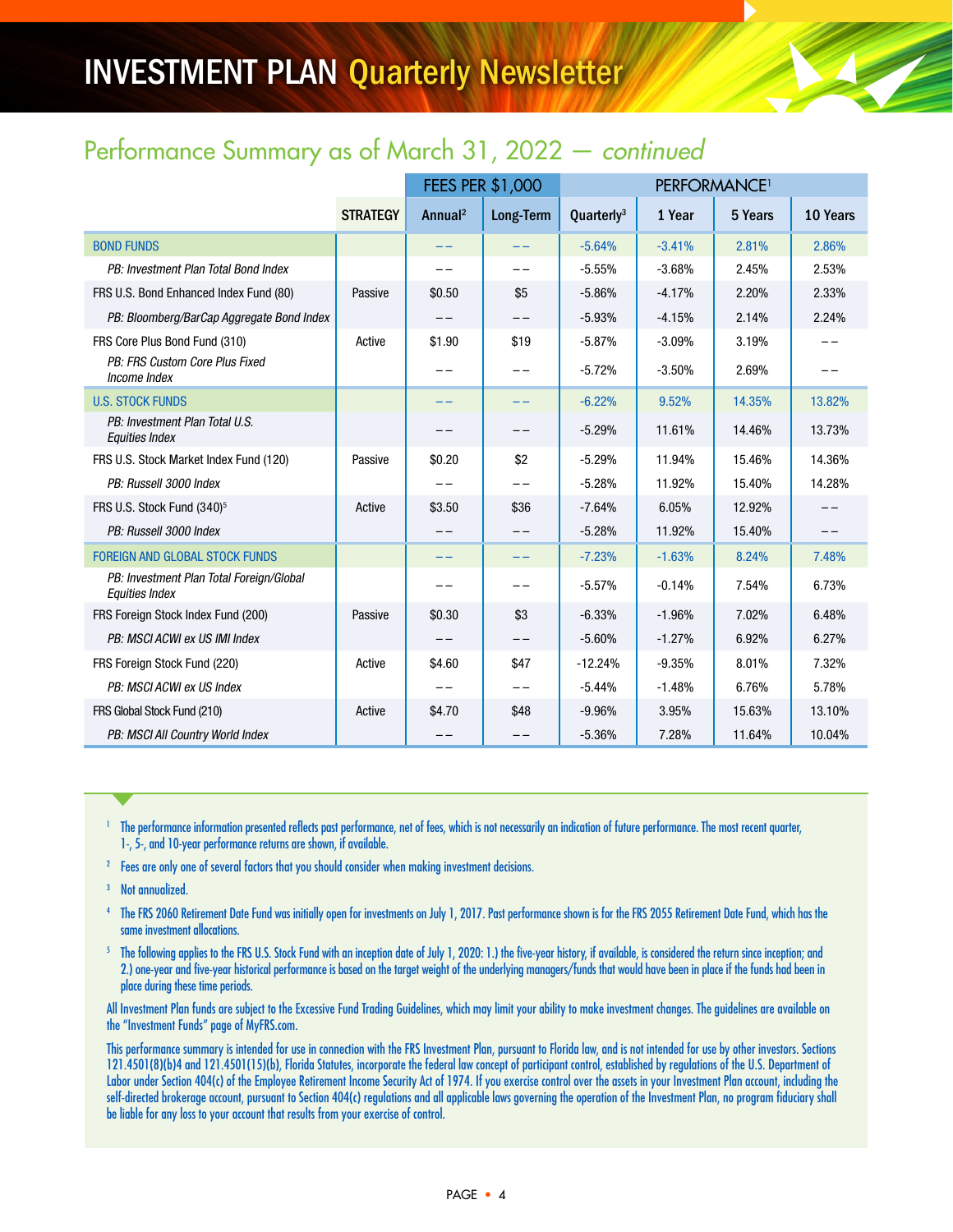# MyFRS.com Debuts New Design

**[MyFRS.com](http://myfrs.com/)**, the official FRS Investment Plan/MyFRS Financial Guidance Program website, was recently redesigned, giving it a great new look and making it easier to find important items.

A "How can we help?" dropdown box has been added to assist with commonly asked questions. The "Login" section has been revamped to make it easier for members to navigate. We will also soon be adding a new chat service that utilizes artificial intelligence to assist members with questions they may have.

We continue to utilize a responsive web design approach, meaning the site's appearance adjusts automatically, depending on the device it is being viewed on (e.g., laptop, iPad, mobile phone). Because the traffic on **[MyFRS.com](http://myfrs.com/)** is high (exceeding 3.2 million visits and 1.3 million unique visitors yearly), these changes should make the site easier for all FRS members who visit.

Also, the "Investment Plan" section of **[MyFRS.com](http://myfrs.com/)** (available after login) will be updated in late April. The new, cleaner design will make it easier for you to find information about your Investment Plan account.



### To access your Investment Plan account:

Log in to **[MyFRS.com](http://myfrs.com/)** with your current User ID and password, and then choose "Investment Plan."

The first time you log in, you will need your PIN. If you have forgotten your PIN, you can request a PIN reminder online or by calling the MyFRS Financial Guidance Line toll-free at 1-866-446-9377, Option 2 (TRS 711).



### Key page components:

Data-driven, personalized, prominent calls to action.

- Making it easier to find key actions that you need to take.
- Frequently accessed destinations; can be pinned.
- Featuring the most important data prominently on the home page.

# Increase Your Account Security



Mobile text alerts are a convenient way to receive critical account information, like confirmations of changes to personal information and current balances. They also can be key to protecting your Investment Plan account.

To opt in to mobile text alerts:

- Log in to **[MyFRS.com](http://myfrs.com/)** with your current User ID and Password, and then choose "Investment Plan."
- Access "My Profile" > "Manage Communications."
- Choose "Change" in the "Text Messages for Benefits"